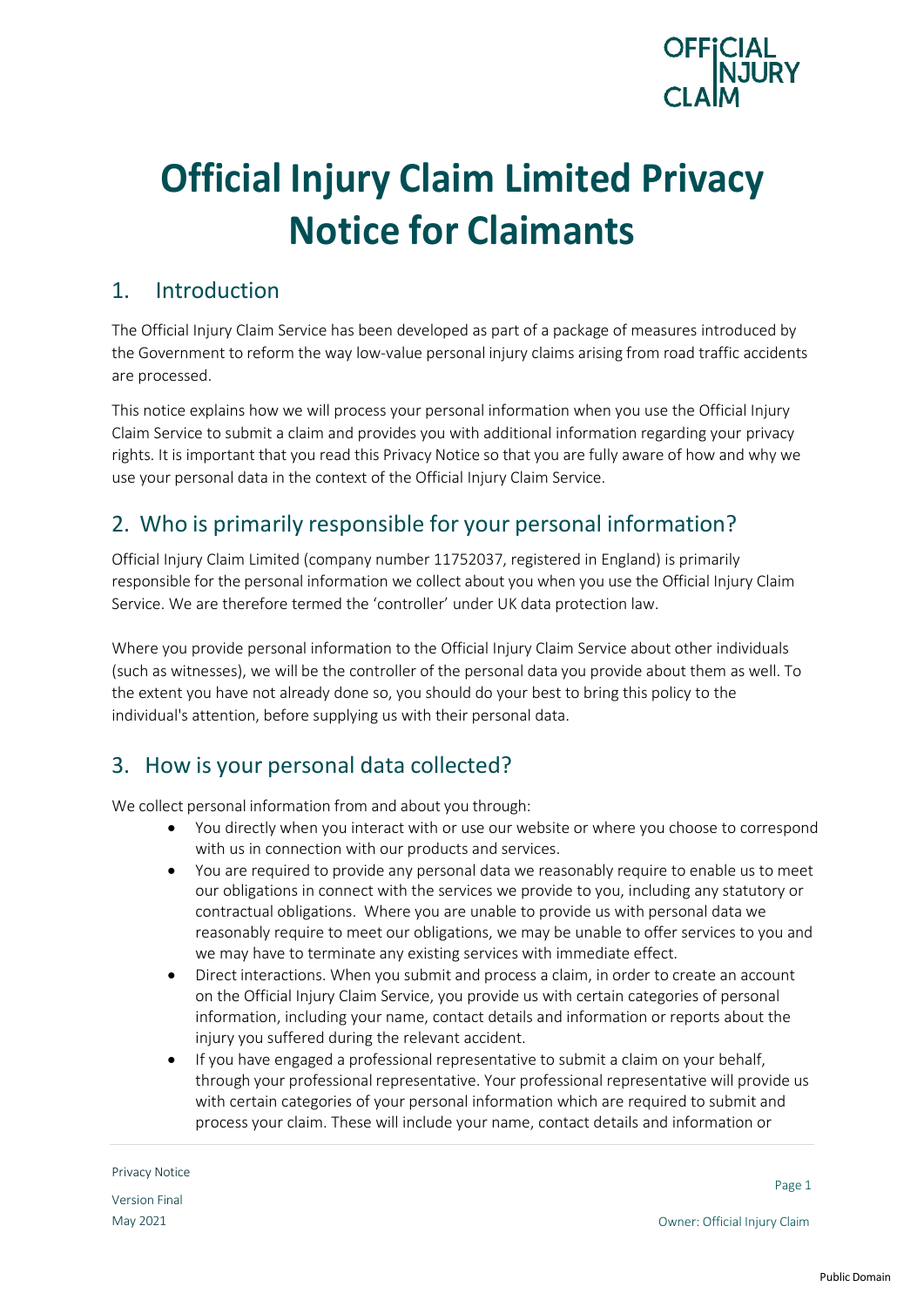

reports about the injury you suffered during the relevant accident.

• Automated technologies or interactions. As you interact with the website that hosts the Official Injury Claim Service, we automatically collect information about your equipment, browsing actions and patterns. We collect this personal data by using cookies, server logs and other similar technologies. We may also receive technical data (such as your IP address and information about your browser) if you visit websites employing our cookies. Please see our Cookie Policy for further details.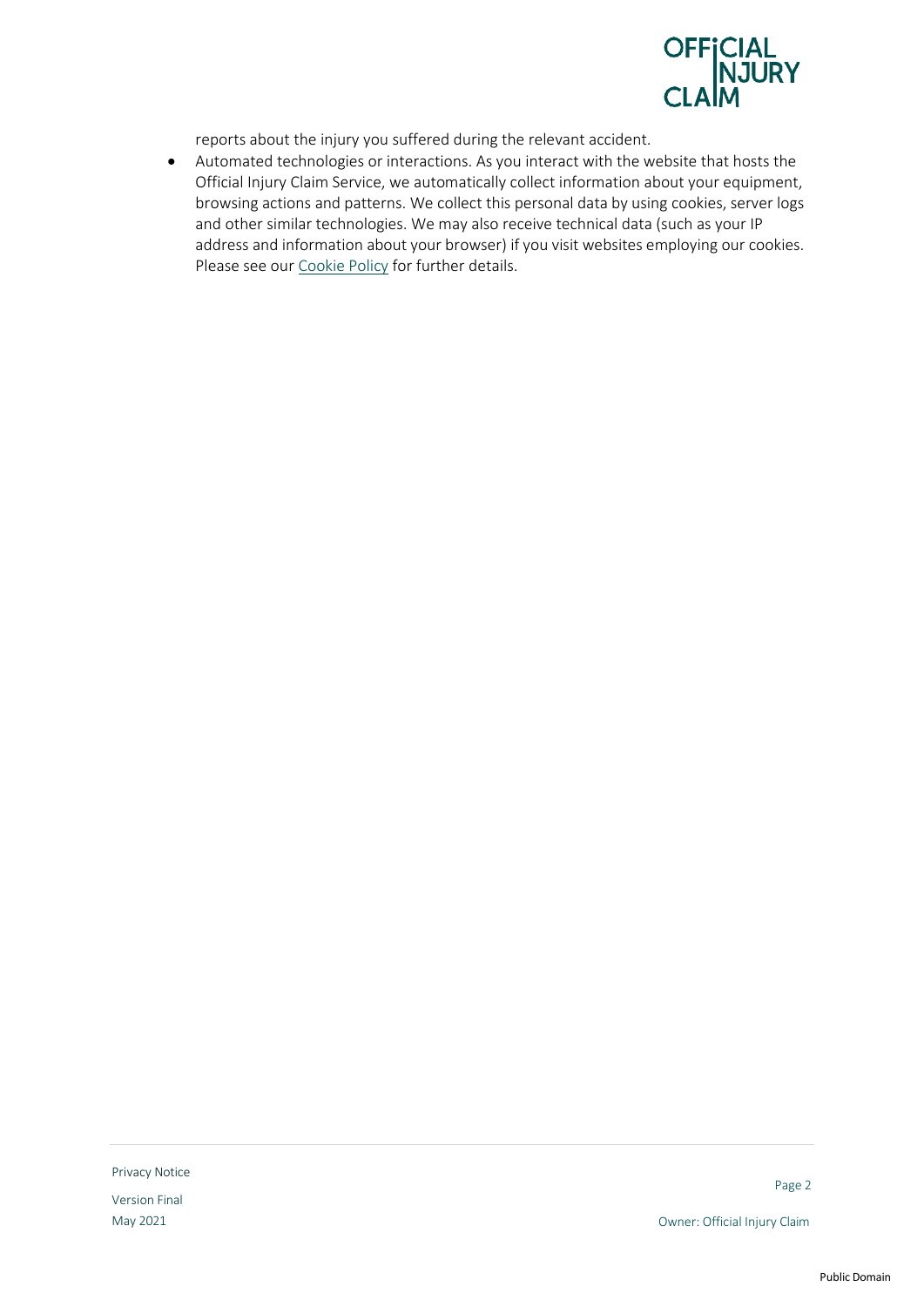

## 4. How we use your personal data and how long we keep it for

We will only use your personal data when the law allows it and only to the extent necessary in order to fulfil the purpose for which we need to collect it. Below we set out these purposes, the lawful basis we rely on in order to do so, and how long we keep your personal information for.

| Purpose for which we                                                                                                                                                                                                                                                                                                                                                                    | What type of personal data are we using?                                                                                                                                                                                                                                                                                                                                                                                                                                                                      | What lawful basis do we rely on to use                                                                                                                                                                                                                                                                                                                                                                                                                                                                                                                                                                                                                                                                                                                                                                              | How long do we retain your personal                                                                                                                                                                                                                                                                         |
|-----------------------------------------------------------------------------------------------------------------------------------------------------------------------------------------------------------------------------------------------------------------------------------------------------------------------------------------------------------------------------------------|---------------------------------------------------------------------------------------------------------------------------------------------------------------------------------------------------------------------------------------------------------------------------------------------------------------------------------------------------------------------------------------------------------------------------------------------------------------------------------------------------------------|---------------------------------------------------------------------------------------------------------------------------------------------------------------------------------------------------------------------------------------------------------------------------------------------------------------------------------------------------------------------------------------------------------------------------------------------------------------------------------------------------------------------------------------------------------------------------------------------------------------------------------------------------------------------------------------------------------------------------------------------------------------------------------------------------------------------|-------------------------------------------------------------------------------------------------------------------------------------------------------------------------------------------------------------------------------------------------------------------------------------------------------------|
| use your personal data                                                                                                                                                                                                                                                                                                                                                                  |                                                                                                                                                                                                                                                                                                                                                                                                                                                                                                               | your personal data?                                                                                                                                                                                                                                                                                                                                                                                                                                                                                                                                                                                                                                                                                                                                                                                                 | data?                                                                                                                                                                                                                                                                                                       |
| To fulfil our obligations<br>to you under the<br>Conditions of Use for<br>the Official Injury Claim<br>Service, broadly to<br>enable you to create<br>and use an account on<br>the Official Injury Claim<br>Service, and to submit<br>your claim through the<br>Official Injury Claim<br>Service. We will use<br>your personal data to<br>manage and administer<br>the claim submitted. | Name<br>$\bullet$<br>Date of Birth<br>Email address<br>Contact telephone number<br>$\bullet$<br>Current home address, and previous<br>home addresses in cases where you<br>have been at your current address<br>for under three months<br>National insurance number<br>Employment status/occupation<br>$\bullet$<br>The license plate number for the<br>$\bullet$<br>vehicle you were in at the time of the<br>accident<br>Any personal information included in<br>your response to the security<br>questions | We use your personal data to fulfil our<br>contractual obligations to you under the<br>General Conditions of Use for the Official<br>Injury Claim Service, broadly to enable<br>you to create and use an account on the<br>Official Injury Claim Service to submit<br>claims. We cannot fulfil our contractual<br>obligations if you do not provide the<br>personal data required to create an<br>account on the Official Injury Claim<br>Service. If you do not provide the personal<br>data required, you will not be able to<br>create an account on, or submit your<br>claim through, the Official Injury Claim<br>Service.<br>We use your sensitive personal data as it<br>necessary to establish, exercise or defend<br>a legal personal injury claim submitted<br>through the Official Injury Claim Service. | We will retain the personal<br>information you provide in<br>submitting your claim for the<br>duration of your claim, and for seven<br>years from the date the claim is<br>closed on our system for the purpose<br>of defending potential legal claims in<br>the future, after which it will be<br>deleted. |

Privacy Notice

Version Final

Page 3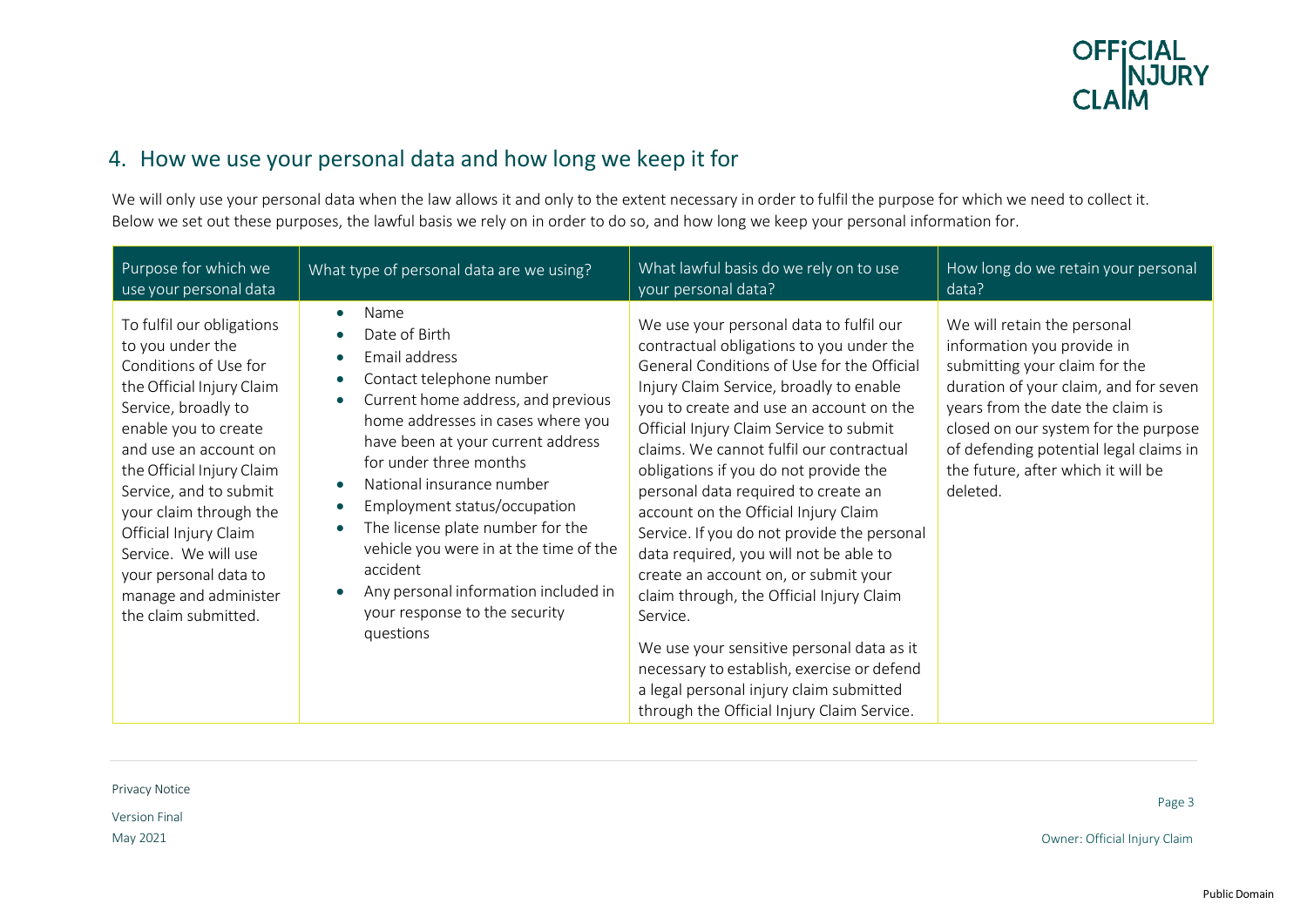

|                                                                                                                                                                                                                          | Medical information<br>$\bullet$<br>Gender<br>$\bullet$                                                                                                                                                                                                                                                                                                  | We use your sensitive personal data as it<br>necessary to establish, exercise or defend<br>a legal personal injury claim submitted<br>through the Official Injury Claim Service.                                                                                                                 |                                                                                                                                                                                              |
|--------------------------------------------------------------------------------------------------------------------------------------------------------------------------------------------------------------------------|----------------------------------------------------------------------------------------------------------------------------------------------------------------------------------------------------------------------------------------------------------------------------------------------------------------------------------------------------------|--------------------------------------------------------------------------------------------------------------------------------------------------------------------------------------------------------------------------------------------------------------------------------------------------|----------------------------------------------------------------------------------------------------------------------------------------------------------------------------------------------|
| In order to verify your<br>identity when you<br>create a claim on the<br>Official Injury Claim<br>Service.                                                                                                               | Name<br>$\bullet$<br>Address<br>$\bullet$<br>Date of birth<br>$\bullet$<br>National insurance number<br>$\bullet$                                                                                                                                                                                                                                        | We rely on our legitimate interest in<br>deterring fraudulent claims being<br>submitted through the Official Injury<br>Claim Service, and in verifying your<br>identity when you create a claim on the<br>Official Injury Claim Service.                                                         | We will retain the personal<br>information you provide for seven<br>years from the date your claim is<br>closed on our system, after which it<br>will be deleted.                            |
| To contact you if there<br>are any problems with<br>your account or if you<br>contact the Portal<br>Support Centre with<br>general enquires about<br>the service.                                                        | Name<br>$\bullet$<br>Email address<br>Contact telephone number<br>$\bullet$                                                                                                                                                                                                                                                                              | We rely on our legitimate interests in<br>ensuring that your account, and the<br>Official Injury Claim Service, function as<br>required. Our legitimate interest is the<br>proper functioning of the Official Injury<br>Claim Service.                                                           | We will generally only retain your<br>personal information while you are<br>registered on our system, and until<br>the claim is closed.                                                      |
| To share your<br>information with third<br>parties such as the<br>compensators who use<br>the Official Injury Claim<br>Service (in order to<br>enable them to assess<br>your claim), and with<br>our third-party service | Name<br>$\bullet$<br>Email address<br>$\bullet$<br>Contact telephone number<br>$\bullet$<br>Current home address, and previous<br>$\bullet$<br>home addresses in cases where you have<br>been at your current address for under<br>three months<br>The license plate number for the vehicle<br>you were in at the time of the accident<br>Policy number. | We rely on our legitimate interest in<br>ensuring that the Official Injury Claim<br>Service operates as intended and enabling<br>you to use the Official Injury Claim Service<br>to submit claims. Our legitimate interest is<br>the proper functioning of the Official<br>Injury Claim Service. | We will retain the personal<br>information you provide in<br>submitting your claim for seven years<br>from the date the claim is closed on<br>our system, after which it will be<br>deleted. |

Privacy Notice

Version Final

Page 4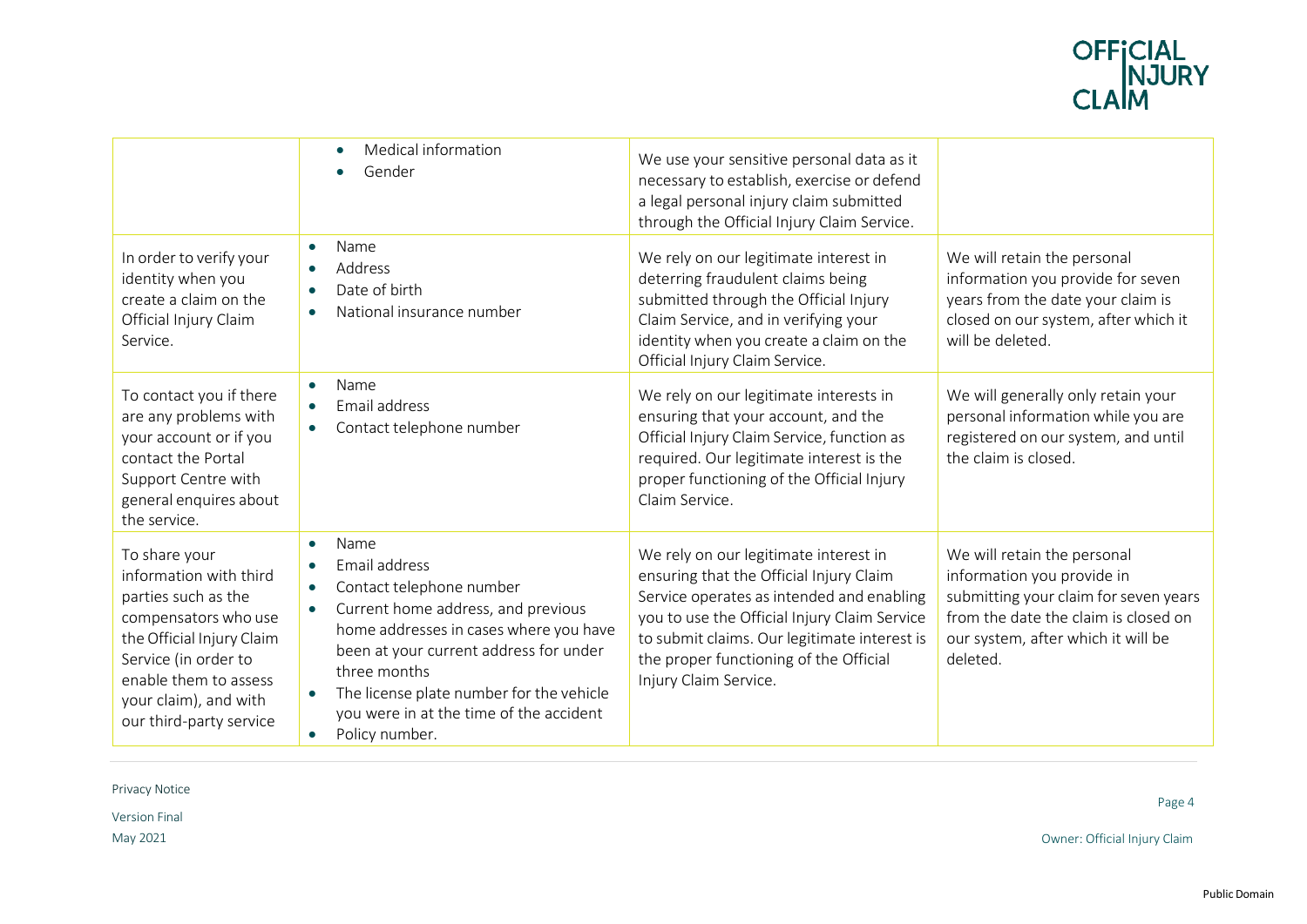

| providers (such as our<br>cloud service provider).                                                                                                                                                                                           | $\bullet$<br>$\bullet$                                                     | Medical information<br>Gender                                                                                                                                                            | We use your sensitive personal data as it<br>necessary to establish, exercise or defend<br>a legal personal injury claim submitted<br>through the Official Injury Claim Service.                                                                                                                                                                                                            |                                                                                                                                                                                              |
|----------------------------------------------------------------------------------------------------------------------------------------------------------------------------------------------------------------------------------------------|----------------------------------------------------------------------------|------------------------------------------------------------------------------------------------------------------------------------------------------------------------------------------|---------------------------------------------------------------------------------------------------------------------------------------------------------------------------------------------------------------------------------------------------------------------------------------------------------------------------------------------------------------------------------------------|----------------------------------------------------------------------------------------------------------------------------------------------------------------------------------------------|
| To share your<br>information with<br>Medical Experts who<br>use the Official Injury<br>Claim Service (to enable<br>them to contact you to<br>arrange a medical<br>examination and<br>complete a medical<br>report as part of your<br>claim). | $\bullet$<br>$\bullet$<br>$\bullet$<br>$\bullet$<br>$\bullet$<br>$\bullet$ | Name<br>Date of Birth<br>Current home address<br>Contact telephone number<br>Email address<br>National insurance number<br>Employment status/occupation<br>Medical information<br>Gender | We rely on our legitimate interest in<br>ensuring that the Official Injury Claim<br>Service operates as intended and enabling<br>you to use the Official Injury Claim Service<br>to submit claims. Our legitimate interest is<br>the proper functioning of the Official<br>Injury Claim Service.<br>We use your sensitive personal data as it<br>necessary to establish, exercise or defend | We will retain the personal<br>information you provide in<br>submitting your claim for seven years<br>from the date the claim is closed on<br>our system, after which it will be<br>deleted. |
|                                                                                                                                                                                                                                              |                                                                            | a legal personal injury claim submitted<br>through the Official Injury Claim Service.                                                                                                    |                                                                                                                                                                                                                                                                                                                                                                                             |                                                                                                                                                                                              |

In some circumstances you can ask us to delete your data: see "Right to erasure" below for further information.

In some circumstances we may anonymise your personal data (so that it can no longer be associated with you) for research or statistical purposes in which case we may use this information indefinitely without further notice to you.

Privacy Notice

Version Final

Page 5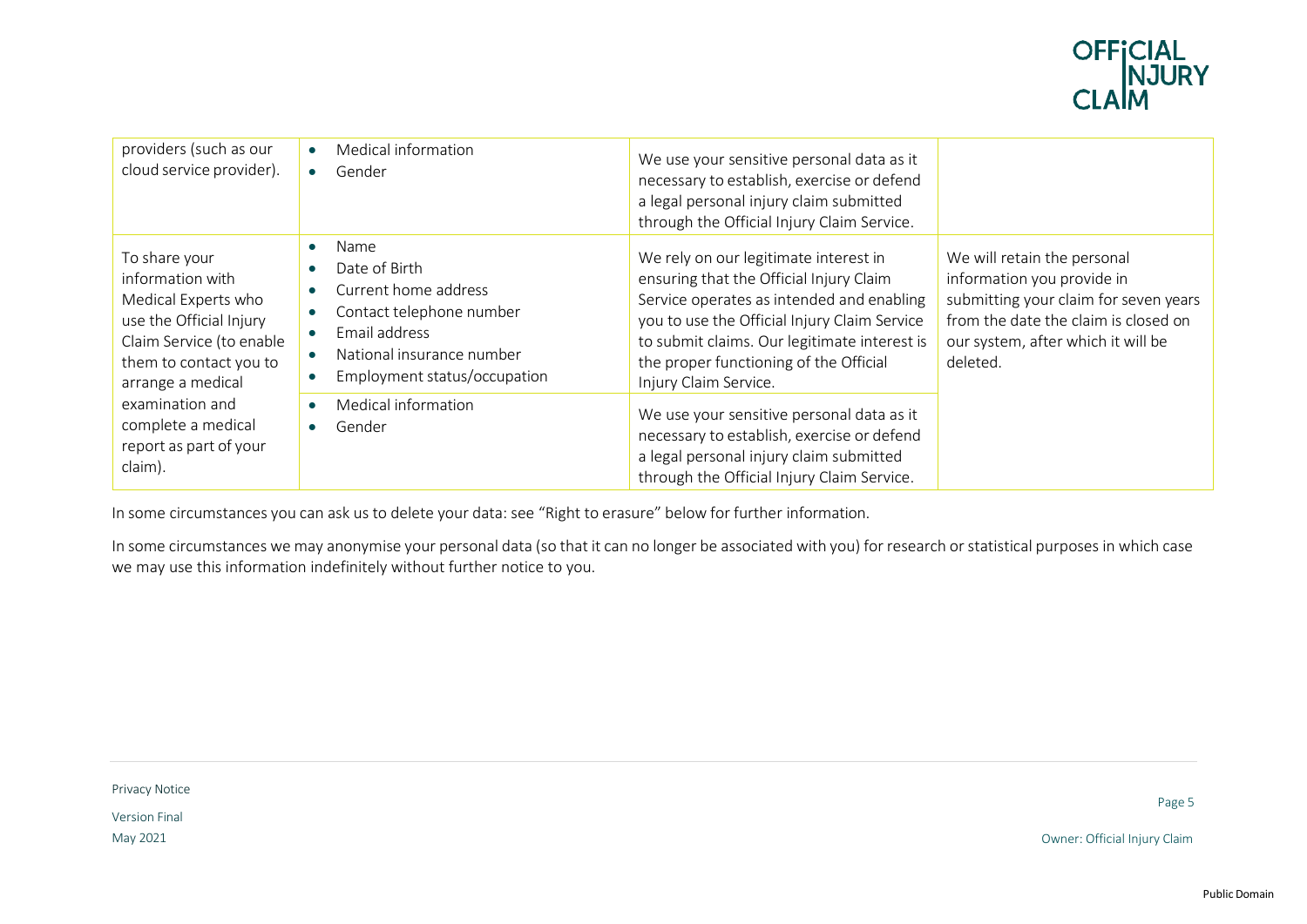

#### 5. Other parties who will have access to your data

Your personal data may be disclosed by us to the following third parties within the United Kingdom and overseas:

- other companies in our group of companies, for internal reporting purposes;
- insurance companies and compensators which will review and possibly pay out under the claim you submit;
- third parties which provide technical services to us in the context of the Official Injury Claim Service which enable us to provide the Official Injury Claim Service, including Okta, Pega, and Experian;
- other service providers including IT suppliers, administration services providers and, in some cases, translation service providers;
- other public bodies, including regulatory and governmental departments, agencies and public bodies, where we are obliged or permitted by law to do so (this may include the General Medical Council, Ministry of Justice and the Information Commissioner's Office);
- our professional advisors including auditors;
- with your professional representative (where you have engaged one) so that they can process your claim on your behalf.

We may also disclose your personal data to third parties to whom we may choose to sell, transfer, or merge parts of our business or our assets. Alternatively, we may seek to acquire other businesses or merge with them. If a change happens to our business, then our new owners may use your personal data in the same way as set out in this Privacy Notice.

We require all third parties to respect the security of your personal data and to treat it in accordance with the law.

## 6. Accuracy of your information

We rely on the availability of accurate personal data to enable us to provide the services to you and operate our business. You should therefore notify us of any changes to your personal data that may affect the proper management and administration of the services we provide to you.

## 7. Transferring your personal information overseas

Your personal data will generally not be transferred outside the UK other than where the transfer is necessary for the purposes of establishing, exercising or defending legal rights, obtaining legal advice, or in connection with any legal proceedings, or otherwise as permitted by law.

We will only share personal data with others outside the UK when we are legally permitted to do so, namely where: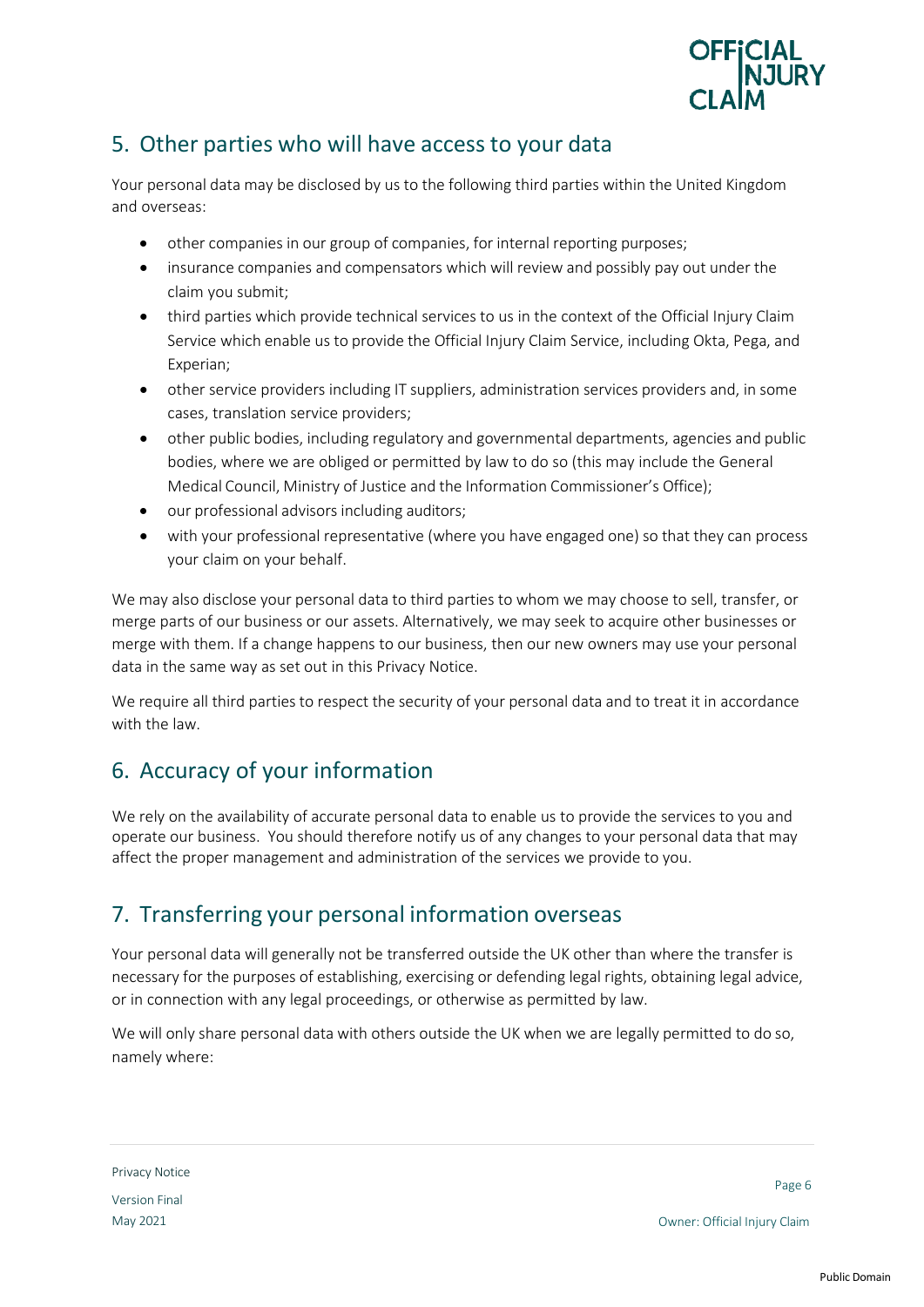

- the UK government has decided that the relevant country has adequate protective rules in relation to data protection in place (an "adequacy decision");
- we have entered into the relevant "standard contractual clauses" with the recipient of your personal data (these are a set of obligations about how your data is protected and used); or
- we can rely on another basis under the law such as that we have to share the personal data because this is necessary for the purpose of a court case, investigation or to protect our legal rights.

#### 8. Data security

We have put in place appropriate security measures to prevent your personal data from being lost, used, accessed, altered or disclosed in an accidental or unauthorised way. We are committed to ensuring that all reasonable and appropriate steps have been taken to protect your personal data which incudes, where appropriate, utilising encryption measures.

We have also put in place procedures to deal with any suspected personal data breach and will notify you and any relevant regulator of a breach where we are legally required to do so.

## 9. Your information rights

You have the following rights in relation to the personal data we hold about you.

- The right to access and inspect your personal data or be provided with a permanent copy of the information we hold about you.
- The right to request inaccurate personal data about you is rectified, particularly if it is factually inaccurate.
- The right to request your personal data is erased in certain circumstances, e.g. if it is no longer necessary for us to retain the information.
- The right to object to the use of your personal data, particularly where you feel there are no longer sufficient grounds for us to continue processing the information or we rely on the legitimate interests lawful basis to carry out the processing.
- The right to request the restriction of your personal data from further processing, e.g. where the personal data is inaccurate and you request the restriction of the information until it is corrected.
- The right to request that some aspects of your personal data be provided to you or a third party of your choice in electronic form to enable its reuse.
- The right to refuse direct marketing communications or ask to stop sending you direct marketing communications.
- The right to withdraw your consent, where you have previously given your consent for us to collect and process your personal data.
- The right to object to a decision which is based solely on automated processing and which creates legal or other significant effects.

Privacy Notice Version Final

Page 7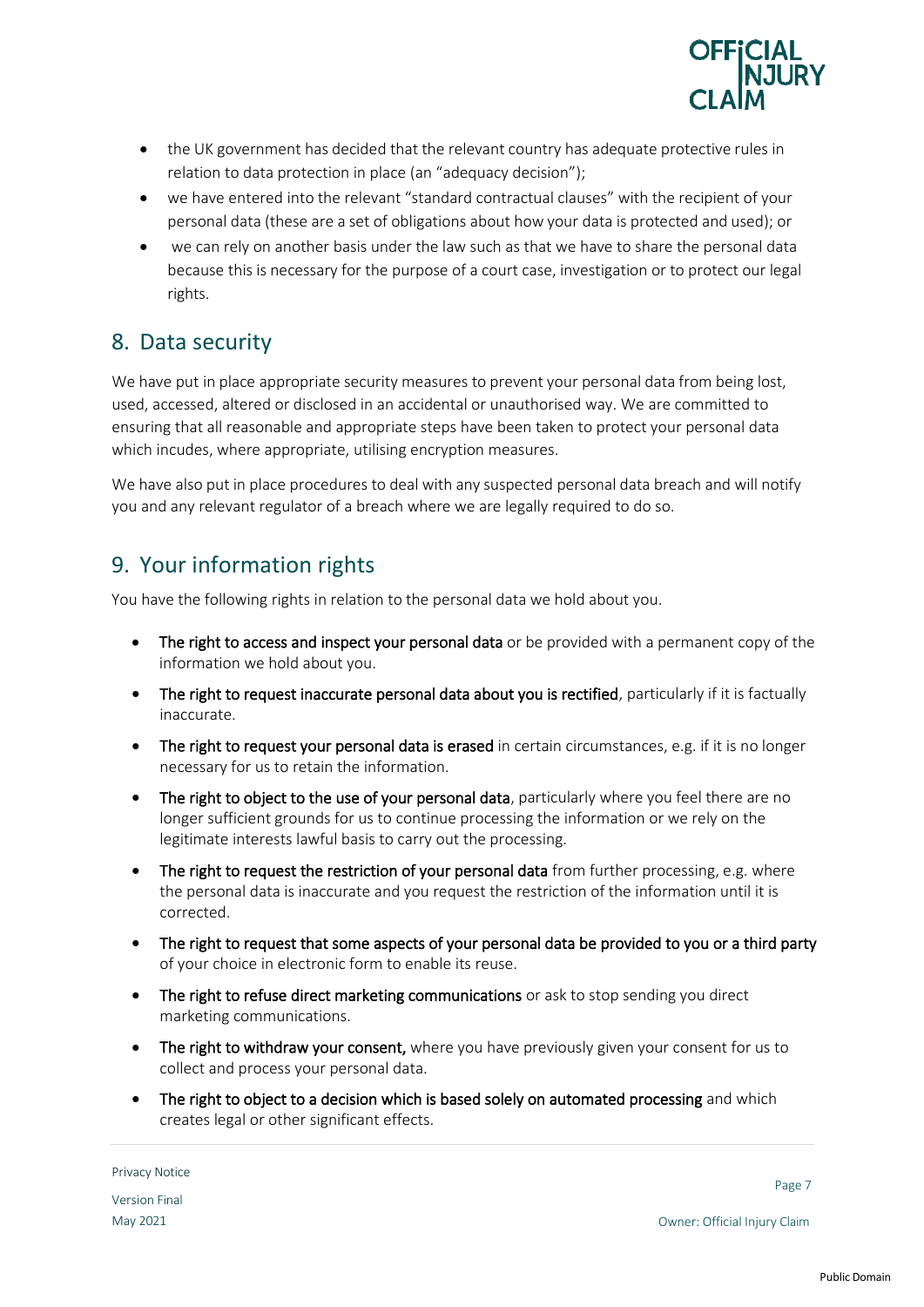

• The right to complain to the data protection supervisory authority if you have concerns about the way we collect and use your personal data.

Please note that some of the rights described above may be limited in certain circumstances, such as where exemptions or legal obligations apply or there is an overriding legitimate interest in continuing to process the personal data. If we are unable to fulfil a request from you to exercise one of the above rights, we will contact you to explain the reason for our refusal. If you wish to exercise your rights or have concerns about the way we collect and process your personal data please contact us at: dsar@mib.org.uk.

#### 10. Cookies

We use cookies on our websites. Cookies are small data files sent from a website to your web browser. They are stored in your web browser's cache and allow a website or a third party to recognise your browser or mobile device. We collect information about you automatically when you visit our website by using cookies and other tracking technology. For more information about cookies, and other tracking technology including how to turn them off, please see our Cookie Notice [Cookies policy |](https://www.officialinjuryclaim.org.uk/cookies-policy/)  [Official Injury Claim.](https://www.officialinjuryclaim.org.uk/cookies-policy/)

#### 11. Service complaints

If you wish to make a complaint or enquire about any aspect of the services we provide, please contact us at:

 Portal Support Centre 0800 118 1631

email[: customer.service@officialinjuryclaim.org.uk](mailto:customer.service@officialinjuryclaim.org.uk)

#### 12. Data protection complaints

If you wish to make a complaint about the way we use your personal data you should contact us in the first instance at:

Data Protection Officer Motor Insurers Bureau Linford Wood House 6-12 Capital Drive Milton Keynes MK14 6XT

email: [privacy@mib.org.uk](mailto:privacy@mib.org.uk)

If you are not satisfied with the way we have handled your data protection complaint you may refer your complaint to the UK data protection supervisory authority at:

Information Commissioner's Office Wycliffe House, Water Lane, Wilmslow,

Privacy Notice

Version Final

Page 8